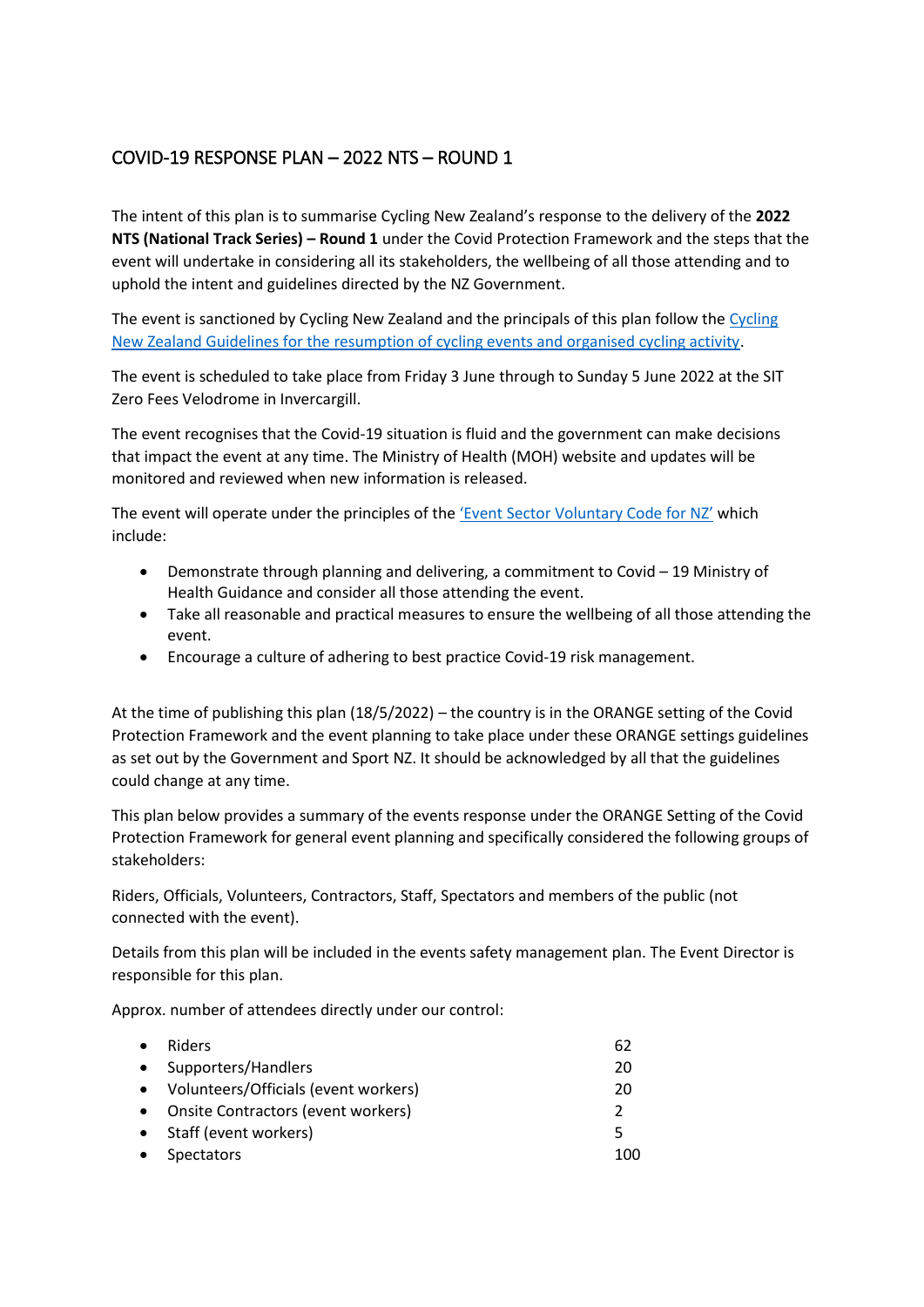Other groups not under direct control of the event:

- Venue staff
- Public users of stadium (no access to Velodrome)

This plan has been sent to the following persons for review:

- Cycling Southland
- ILT Stadium Southland
- PCP (Chief Commissaire)
- Cycling New Zealand Events Director

More details on this event are available at http://nationaltrackseries.nz/

### **COMMUNICATION**

All official communication will be from Cycling New Zealand via email. Any urgent communication will be via text. Messages will also be published on the event website, CNZ Facebook and Instagram.

### **PERSONAL RESPONSIBILITY**

The success and safety of this event relies on all those involved with the event to comply with the instructions in this plan and any instructions or messages issued by officials at the event. This plan can only work if we all work together. The continuation of events and racing is at risk if we are unable to support or follow this plan. Please ensure you are thinking about your own safety and that of others when you are interacting with those connected with the event and please ensure you are able to comply with the details in this plan before attending.

### **KEY EVENT COVID INFORMATION**

- Masks are encouraged for all when indoors; this includes at the race pack pick up, presentations and around the race office.
- Stay at home if you are sick (If you have cold or flu symptoms call your doctor or Health line and make sure you get tested.)
- Stay at home if you are awaiting the results from being tested for COVID-19
- Stay at home if you have tested for COVID-19 and are still in your isolation period
- Stay at home if you have been a close contact with any known/suspected cases and are still within your isolation period.
- If you are told by health authorities to self-isolate you must do so immediately.
- Have a plan if you are required to isolate away from home.

### **BASIC HYGIENE AND HEALTH INFORMATION**

- You are encouraged to maintain physical distancing from people you do not know.
- Wash your hands.
- Get your booster vaccine as soon as possible.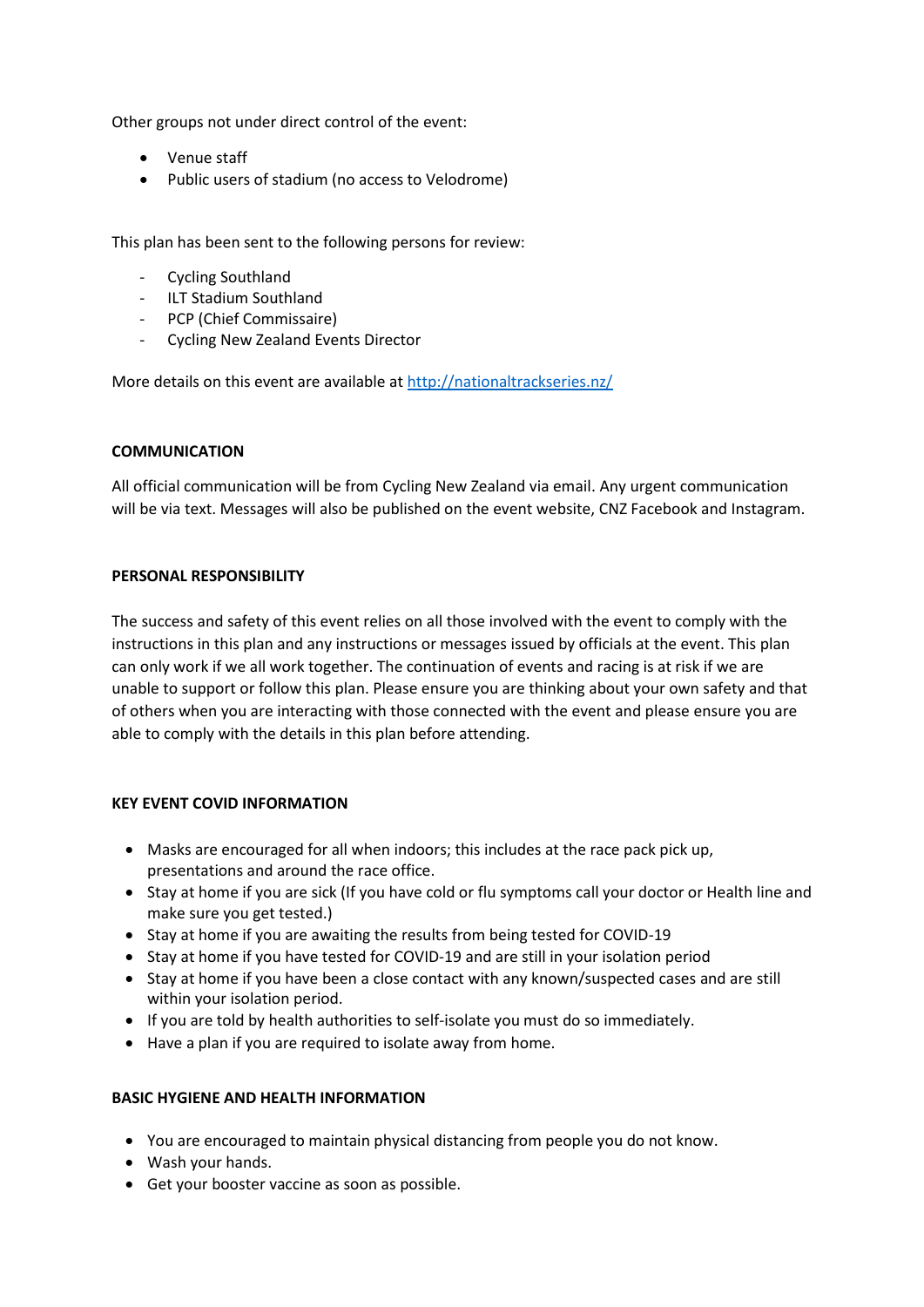- Sneeze and cough into your elbow, and regularly disinfect shared surfaces.
- If you're concerned about your wellbeing or have underlying health conditions, work with your GP to understand how best to stay healthy.
- If you have had Covid-19, ensure you safely return to exercise and competition. Click [here](https://www.healthnavigator.org.nz/health-a-z/c/covid-19-positive-exercise/#:~:text=stay%20at%20each%20phase%20for,talked%20to%20a%20healthcare%20professional.) for more

## **REPORTING**

DURING THE EVENT - If you test positive or are notified as a household contact during the event, you will be required to withdraw from any further competition and you should contact the Events Director immediately.

AFTER THE EVENT - If you test positive within 7 days of the event, you should contact the Events Director as soon as possible.

### **Definitions of Close and Casual Contacts**

To minimise your risk of exposure to Covid-19 through close or casual contacts, please ensure you are familiar with the definitions here and plan your activities and actions prior to and during the event to minimise any exposure that could lead to you being notified.

### **Traveling away from home**

It is your responsibility to ensure you have a plan in place if you contract Covid-19 or are notified as a close or casual contact. This is particularly important for those travelling to the event. You can read more on the requirements here: [https://covid19.govt.nz/isolation-and-care/if-you-test-positive-for](https://covid19.govt.nz/isolation-and-care/if-you-test-positive-for-covid-19/if-you-test-positive-for-covid-19-while-travelling-away-from-home/)[covid-19/if-you-test-positive-for-covid-19-while-travelling-away-from-home/](https://covid19.govt.nz/isolation-and-care/if-you-test-positive-for-covid-19/if-you-test-positive-for-covid-19-while-travelling-away-from-home/)

This planning is based on the current Government Guidelines and the current Covid-19 environment and is subject to change at any time through change to the government guidelines or direction from any relevant authorities either prior to or during the event which may prevent the event going ahead or another change to its format. We will continue to keep you updated if there are any further changes. We appreciate your support.

### **CONTACT**

For any queries please contact: Steff Jordaan - Event Coordinator, Cycling New Zealand 027 855 7676 – [steff.jordaan@cyclingnewzealand.nz](mailto:steff.jordaan@cyclingnewzealand.nz)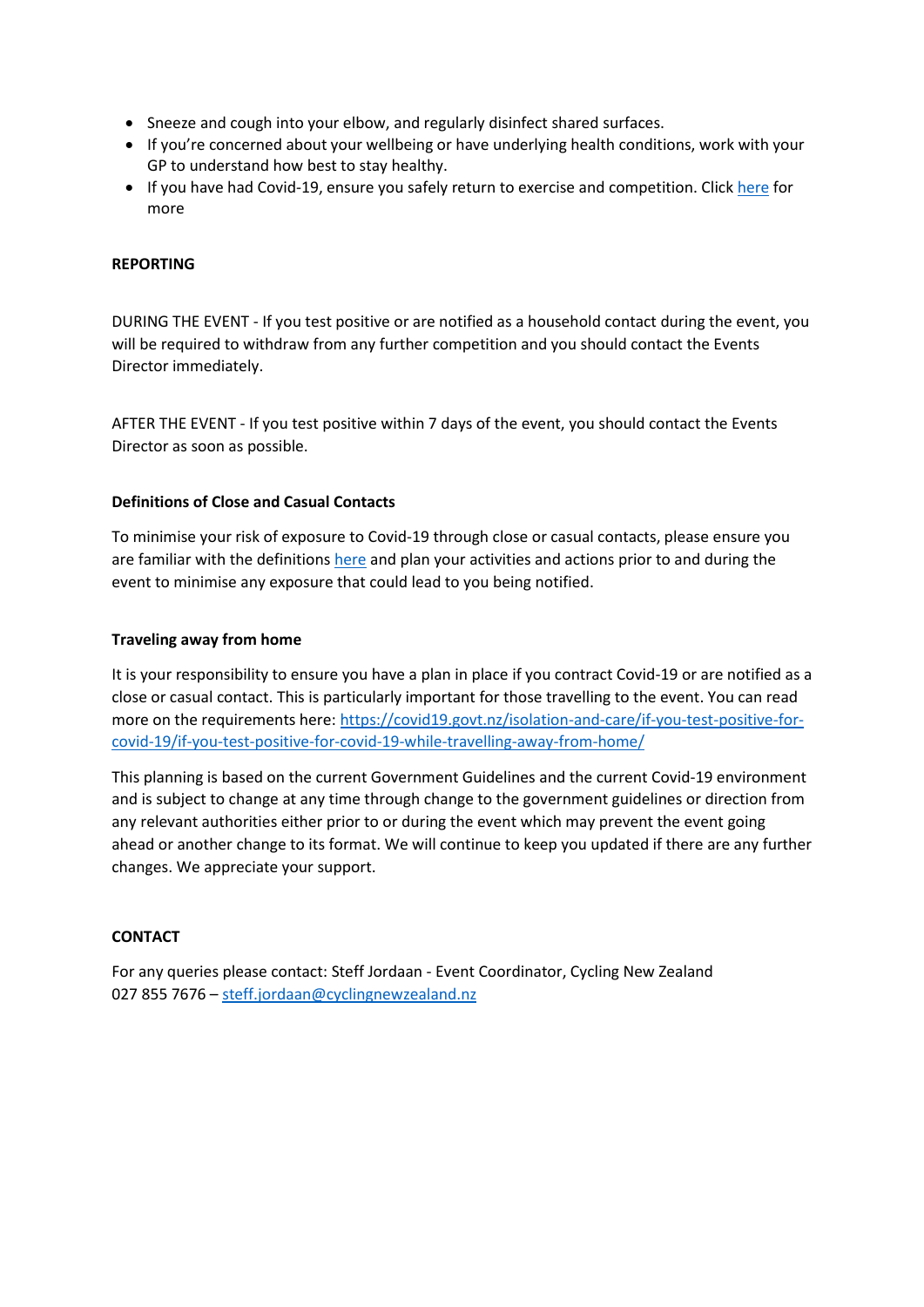|         | Orange                                                                                                                                                                                                                                                                                                                                                                                                                                                                                                                                                                                                                                                                                                                                                                                                                                                                                                                                                                 | <b>Red</b>                                                                                                                                                                                                                                                                                                                                                                                                                                                                                                                                                                                                                                                                                                                                                                                                                                                     |
|---------|------------------------------------------------------------------------------------------------------------------------------------------------------------------------------------------------------------------------------------------------------------------------------------------------------------------------------------------------------------------------------------------------------------------------------------------------------------------------------------------------------------------------------------------------------------------------------------------------------------------------------------------------------------------------------------------------------------------------------------------------------------------------------------------------------------------------------------------------------------------------------------------------------------------------------------------------------------------------|----------------------------------------------------------------------------------------------------------------------------------------------------------------------------------------------------------------------------------------------------------------------------------------------------------------------------------------------------------------------------------------------------------------------------------------------------------------------------------------------------------------------------------------------------------------------------------------------------------------------------------------------------------------------------------------------------------------------------------------------------------------------------------------------------------------------------------------------------------------|
| General |                                                                                                                                                                                                                                                                                                                                                                                                                                                                                                                                                                                                                                                                                                                                                                                                                                                                                                                                                                        |                                                                                                                                                                                                                                                                                                                                                                                                                                                                                                                                                                                                                                                                                                                                                                                                                                                                |
|         | Event to adopt the 'Event Voluntary<br>Code' and additional messaging<br>including:                                                                                                                                                                                                                                                                                                                                                                                                                                                                                                                                                                                                                                                                                                                                                                                                                                                                                    | Event to adopt the 'Event Voluntary<br>Code' and additional messaging<br>including:                                                                                                                                                                                                                                                                                                                                                                                                                                                                                                                                                                                                                                                                                                                                                                            |
|         | Hand sanitizer available at race HQ<br>and spectator entrance<br>Masks available at race HQ<br>Key Covid Information<br>communicated as below:<br>Masks are encouraged<br>$\overline{\phantom{a}}$<br>Stay at home if you are sick (If<br>you have cold or flu symptoms<br>call your doctor or Health line<br>and make sure you get tested.)<br>Stay at home if you are awaiting<br>the results from being tested for<br>COVID-19<br>Stay at home if you have tested<br>$\qquad \qquad \blacksquare$<br>for COVID-19 and are still in your<br>isolation period<br>Stay at home if you have been a<br>close contact with any<br>known/suspected cases and are<br>still within your isolation period.<br>If you are told by health<br>$\overline{\phantom{a}}$<br>authorities to self-isolate you<br>must do so immediately.<br>Have a plan if you are required<br>to isolate away from home.<br>Basic hygiene messages<br>communicated as below:<br>Physical distancing | Hand sanitizer available at race HQ<br>and spectator entrance<br>Masks are required and are available<br>at race HQ<br>Key Covid Information communicated<br>as below:<br>Masks are required<br>Stay at home if you are sick (If<br>you have cold or flu<br>symptoms call your doctor or<br>Health line and make sure you<br>get tested.)<br>Stay at home if you are<br>awaiting the results from<br>being tested for COVID-19<br>Stay at home if you have<br>tested for COVID-19 and are<br>still in your isolation period<br>Stay at home if you have been<br>$\overline{\phantom{a}}$<br>a close contact with any<br>known/suspected cases and<br>are still within your isolation<br>period.<br>If you are told by health<br>authorities to self-isolate you<br>must do so immediately.<br>Have a plan if you are<br>required to isolate away from<br>home. |
|         | encouraged<br>Wash your hands.<br>Sneeze and cough into your<br>elbow, and regularly<br>disinfect shared surfaces.<br>Messaging to be pushed out via<br>direct emails to all groups, through<br>website/social media and via event                                                                                                                                                                                                                                                                                                                                                                                                                                                                                                                                                                                                                                                                                                                                     | Basic hygiene messages<br>communicated as below:<br>Physical distancing encouraged<br>$\overline{\phantom{a}}$<br>Wash your hands.<br>Sneeze and cough into your elbow,<br>and regularly disinfect shared<br>surfaces.                                                                                                                                                                                                                                                                                                                                                                                                                                                                                                                                                                                                                                         |
|         | commentary.<br>COVID-19 hygiene signage will be<br>printed and displayed at Race HQ<br>and at the key entry points.                                                                                                                                                                                                                                                                                                                                                                                                                                                                                                                                                                                                                                                                                                                                                                                                                                                    | Messaging to be pushed out via direct<br>emails to all groups, through<br>website/social media and via event<br>commentary.                                                                                                                                                                                                                                                                                                                                                                                                                                                                                                                                                                                                                                                                                                                                    |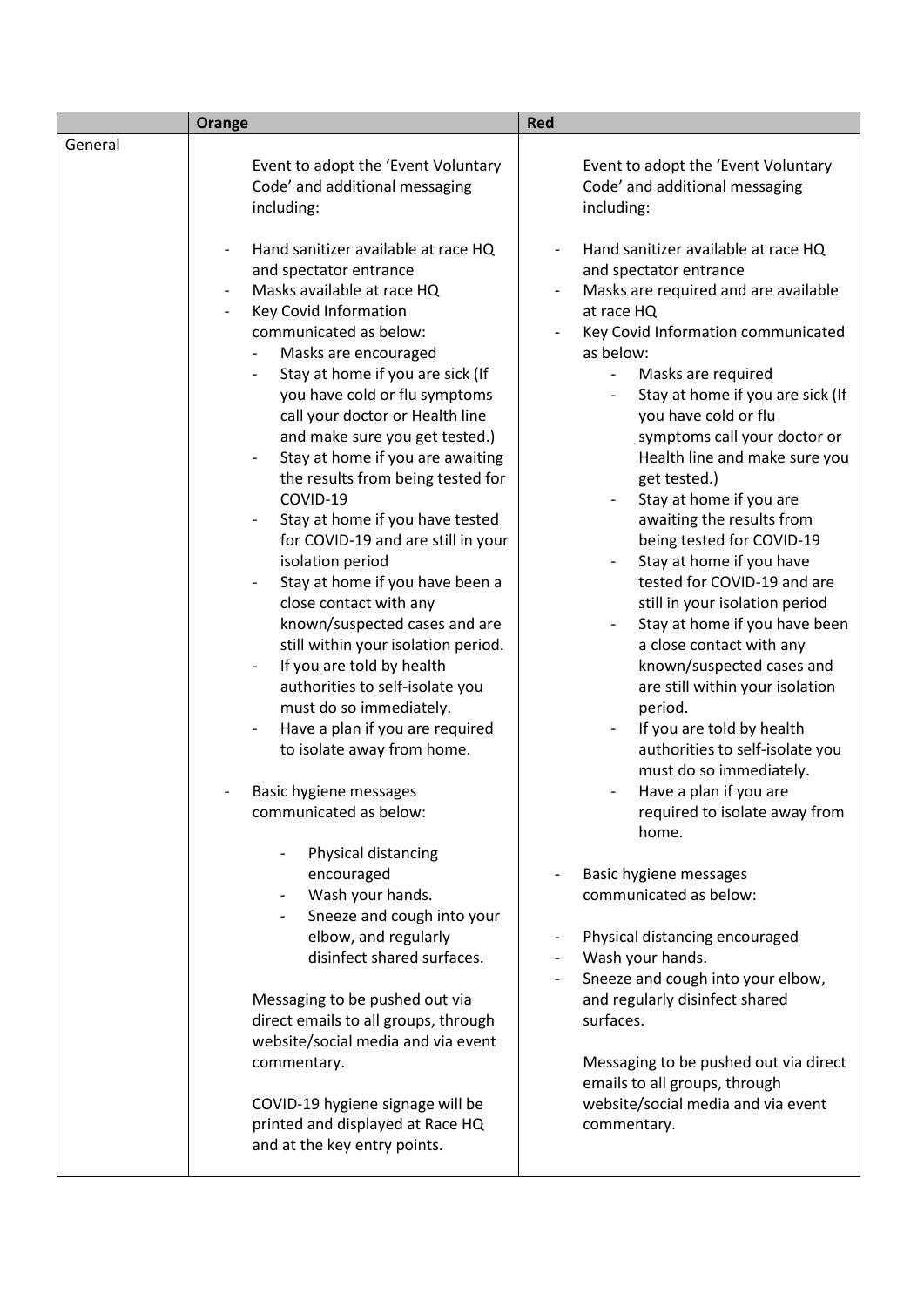|                       | If someone is sick/has symptoms or<br>tests positive or are notified as a<br>household contact during the event,<br>they will be required to withdraw<br>from any further competition and<br>should contact the Events Director<br>immediately.<br>If someone tests positive within 7<br>days after the event, they should<br>contact the Events Director<br>immediately. | COVID-19 hygiene signage will be<br>printed and displayed at Race HQ and<br>at the key entry points.<br>If someone is sick/has symptoms or<br>tests positive or are notified as a<br>household contact during the event,<br>they will be required to withdraw<br>from any further competition and<br>should contact the Events Director<br>immediately.<br>If someone tests positive within 7<br>days after the event, they should<br>contact the Events Director<br>immediately.<br>Event split into defined groups if<br>required. |
|-----------------------|---------------------------------------------------------------------------------------------------------------------------------------------------------------------------------------------------------------------------------------------------------------------------------------------------------------------------------------------------------------------------|--------------------------------------------------------------------------------------------------------------------------------------------------------------------------------------------------------------------------------------------------------------------------------------------------------------------------------------------------------------------------------------------------------------------------------------------------------------------------------------------------------------------------------------|
|                       |                                                                                                                                                                                                                                                                                                                                                                           | Toilets and general surfaces will be<br>cleaned in between each group or<br>session.<br>Groups are advised to coordinate as<br>reasonably practicable the same<br>groups in accommodation facilities.<br>All those entering the venue are to<br>check in at security point, sign in with<br>their details and asked if they are<br>displaying any symptoms before<br>proceeding.                                                                                                                                                     |
| <b>Rider Specific</b> | Rider contact details obtained during<br>the registration process and used by<br>event to communicate with them as<br>required.                                                                                                                                                                                                                                           | Rider contact details obtained during<br>the registration process and used by<br>event to communicate with them as<br>required.<br>If required, riders will be separated<br>into two groups:<br>Group 1 - Sprint<br>Group 2 - Endurance<br>If required, specific Group pits will be<br>set up and riders will be required to<br>stay within these pits.                                                                                                                                                                              |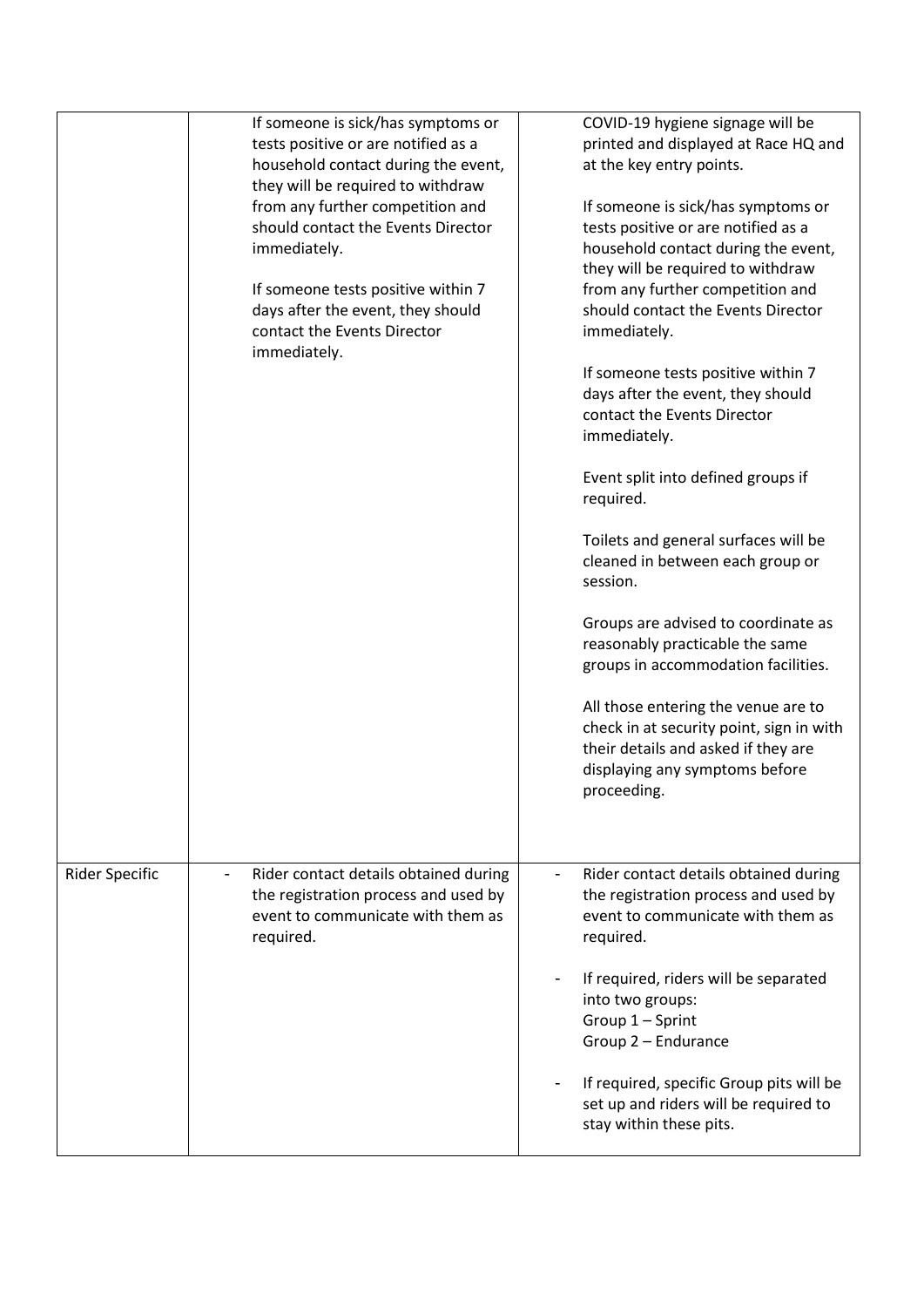|                                                                                      |                                                                                                                                                                                                                                                                                                                                                                                                                                                                                                                                  | Riders will only be permitted in the<br>venue for the sessions that they are<br>racing.<br>Riders will be required to enter the<br>venue through the nominated<br>entrance.<br>Riders are advised to maintain social<br>distancing while not racing, including<br>inside and outside the velodrome.<br>Online health questionnaire sent out<br>prior to event                                                                                                                                                                                                                                                            |
|--------------------------------------------------------------------------------------|----------------------------------------------------------------------------------------------------------------------------------------------------------------------------------------------------------------------------------------------------------------------------------------------------------------------------------------------------------------------------------------------------------------------------------------------------------------------------------------------------------------------------------|--------------------------------------------------------------------------------------------------------------------------------------------------------------------------------------------------------------------------------------------------------------------------------------------------------------------------------------------------------------------------------------------------------------------------------------------------------------------------------------------------------------------------------------------------------------------------------------------------------------------------|
| Supporters/Han<br>dlers                                                              | Supporters/handlers will be required<br>to sign in and provide their contact<br>details. The event will use these to<br>communicate with them as required.                                                                                                                                                                                                                                                                                                                                                                       | Supporters/handlers will be required<br>to sign in and provide their contact<br>details. The event will use these to<br>communicate with them as required.<br>Only essential supporters are<br>permitted in the infield and they must<br>be registered with the event prior.<br>If there are defined groups, support<br>staff must not cross between groups.<br>Online health questionnaire sent out<br>prior to event                                                                                                                                                                                                   |
| <b>Event Worker</b><br>Specific (Staff,<br>officials,<br>volunteers,<br>contractors) | Event workers will be required to<br>sign in and provide their contact<br>details. The event will use these to<br>communicate with them as required.<br>Ensure event workers have had the<br>opportunity to read the event Covid<br>Response Plan and ask questions.<br>Any event worker who is displaying<br>Covid-19 symptoms will be asked to<br>stay at home or at the hotel if they<br>have travelled to the event.<br>Ensure key roles have back up<br>personnel in the event a key role is<br>unable to attend the event. | Event workers will be required to sign<br>in and provide their contact details.<br>The event will use these to<br>communicate with them as required.<br>Ensure event workers have had the<br>opportunity to read the event Covid<br>Response Plan and ask questions.<br>Event workers sent all key information<br>prior to the event so no unnecessary<br>briefings (gatherings) are required.<br>Masks are required<br>$\blacksquare$<br>Check in with event workers to make<br>sure they are still comfortable with<br>working during red settings.<br>Confirm key services are still available<br>under red settings. |